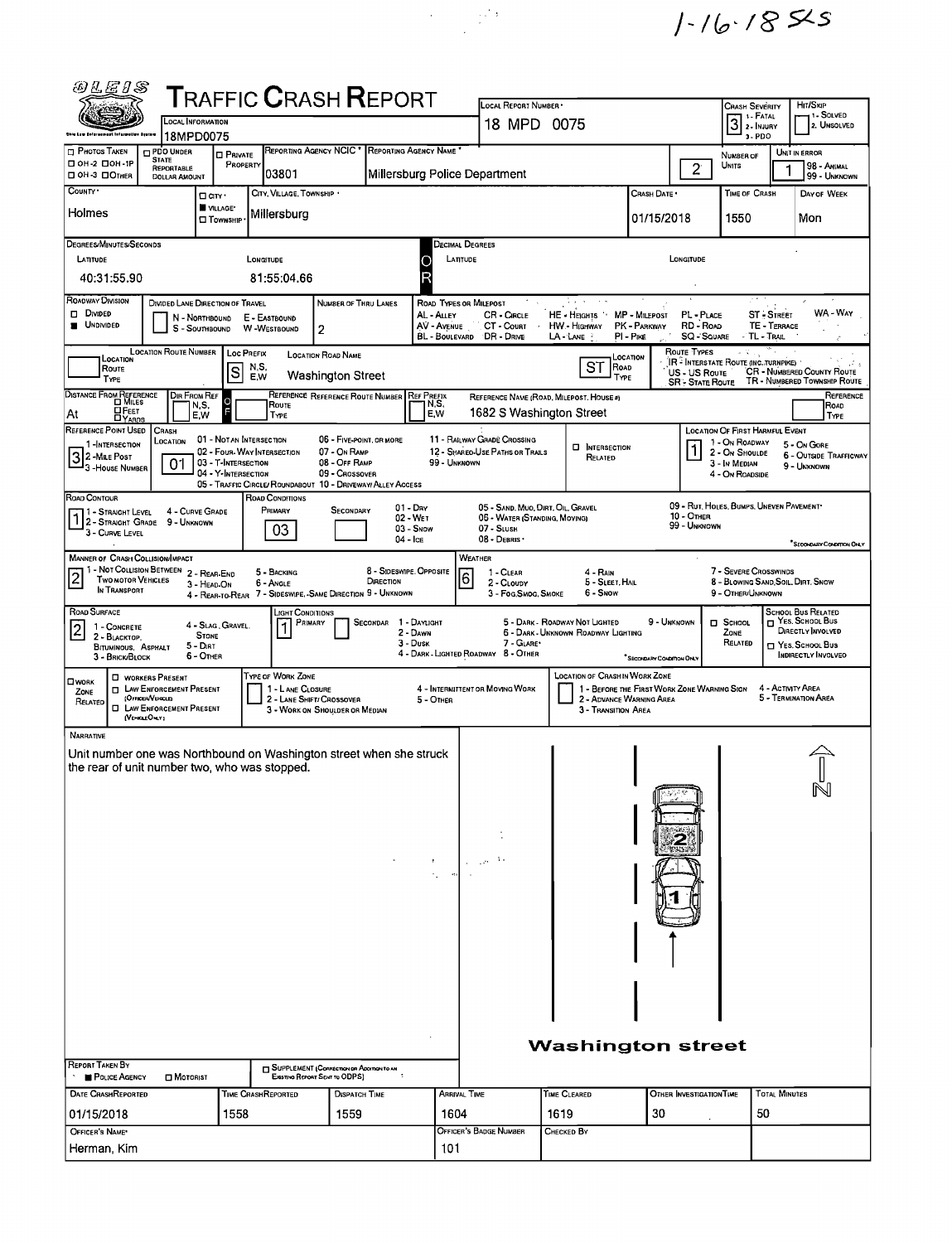| 0LEIS                                                                           |                                             | UNIT                                                                  |                                                         |                                                                                |                                                                                                |                                                                                                                                                          |                                                                                                                        |                                                    |                                                            |                                                           |                                                                                                                           |                                                         |                                                         |                                                                                                                              |  |  |  |
|---------------------------------------------------------------------------------|---------------------------------------------|-----------------------------------------------------------------------|---------------------------------------------------------|--------------------------------------------------------------------------------|------------------------------------------------------------------------------------------------|----------------------------------------------------------------------------------------------------------------------------------------------------------|------------------------------------------------------------------------------------------------------------------------|----------------------------------------------------|------------------------------------------------------------|-----------------------------------------------------------|---------------------------------------------------------------------------------------------------------------------------|---------------------------------------------------------|---------------------------------------------------------|------------------------------------------------------------------------------------------------------------------------------|--|--|--|
|                                                                                 |                                             |                                                                       |                                                         |                                                                                |                                                                                                |                                                                                                                                                          |                                                                                                                        |                                                    |                                                            | LOCAL REPORT NUMBER                                       |                                                                                                                           |                                                         |                                                         |                                                                                                                              |  |  |  |
|                                                                                 |                                             |                                                                       |                                                         |                                                                                |                                                                                                | 18 MPD 0075                                                                                                                                              |                                                                                                                        |                                                    |                                                            |                                                           |                                                                                                                           |                                                         |                                                         |                                                                                                                              |  |  |  |
| UNIT NUMBER                                                                     |                                             |                                                                       |                                                         | OWNER NAME: LAST, FIRST, MIDDLE ( C SAME AS DRIVER )                           |                                                                                                |                                                                                                                                                          |                                                                                                                        |                                                    |                                                            | OWNER PHONE NUMBER                                        |                                                                                                                           | <b>DAMAGE SCALE</b>                                     | DAMAGE AREA<br>FRONT                                    |                                                                                                                              |  |  |  |
| OWNER ADDRESS: CITY, STATE, ZIP                                                 |                                             | Graham, Jason, D                                                      | <b>SAME AS DRIVER )</b>                                 |                                                                                |                                                                                                |                                                                                                                                                          |                                                                                                                        |                                                    |                                                            | 330-600-0324                                              |                                                                                                                           | 2                                                       |                                                         |                                                                                                                              |  |  |  |
|                                                                                 |                                             |                                                                       |                                                         |                                                                                |                                                                                                |                                                                                                                                                          |                                                                                                                        |                                                    |                                                            |                                                           |                                                                                                                           | 1 - NONE                                                |                                                         | о                                                                                                                            |  |  |  |
|                                                                                 |                                             | 1817 SR 83 Unit 475, Millersburg, OH, 44654                           |                                                         |                                                                                |                                                                                                |                                                                                                                                                          |                                                                                                                        |                                                    |                                                            |                                                           |                                                                                                                           | 2 - MINOR                                               |                                                         |                                                                                                                              |  |  |  |
| LP STATE LICENSE PLATE NUMBER                                                   |                                             |                                                                       |                                                         |                                                                                |                                                                                                | Vehicle (dentification Number                                                                                                                            |                                                                                                                        |                                                    |                                                            |                                                           | # Occupants                                                                                                               |                                                         |                                                         |                                                                                                                              |  |  |  |
| OН                                                                              | GFL8137                                     |                                                                       |                                                         |                                                                                |                                                                                                | 3FADP4BJ4EM211576                                                                                                                                        |                                                                                                                        |                                                    |                                                            |                                                           | 1                                                                                                                         | 3 - FUNCTIONAL                                          |                                                         | O<br>о                                                                                                                       |  |  |  |
| <b>VEHICLE YEAR</b><br>2014                                                     | Ford                                        | <b>VEHICLE MAKE</b>                                                   |                                                         |                                                                                | <b>VEHICLE MODEL</b><br>Other                                                                  |                                                                                                                                                          |                                                                                                                        |                                                    | BLK                                                        | VEHICLE COLOR                                             |                                                                                                                           | 4 - DISABLING                                           |                                                         |                                                                                                                              |  |  |  |
| PROOF OF                                                                        |                                             | <b>INSURANCE COMPANY</b>                                              |                                                         |                                                                                |                                                                                                | POLICY NUMBER                                                                                                                                            |                                                                                                                        | <b>TOWED BY</b>                                    |                                                            |                                                           |                                                                                                                           |                                                         |                                                         | O<br>Έ<br>D                                                                                                                  |  |  |  |
| <b>INSURANCE</b><br><b>SHOWN</b>                                                |                                             | Progressive                                                           |                                                         |                                                                                |                                                                                                | 51727773                                                                                                                                                 |                                                                                                                        |                                                    |                                                            |                                                           |                                                                                                                           | 9 - UNKNOWN                                             |                                                         | REE                                                                                                                          |  |  |  |
| CARRIER NAME, ADDRESS, CITY, STATE, ZIP                                         |                                             |                                                                       |                                                         |                                                                                |                                                                                                |                                                                                                                                                          |                                                                                                                        |                                                    |                                                            |                                                           |                                                                                                                           |                                                         |                                                         | <b>CARRIER PHONE</b>                                                                                                         |  |  |  |
| US DOT<br>VEHICLE WEIGHT GVWR/GCWR<br>Cargo Body Type<br>Trafficway Description |                                             |                                                                       |                                                         |                                                                                |                                                                                                |                                                                                                                                                          |                                                                                                                        |                                                    |                                                            |                                                           |                                                                                                                           |                                                         |                                                         |                                                                                                                              |  |  |  |
|                                                                                 |                                             |                                                                       |                                                         | 1 - LESS THAN OR EQUAL TO 10K LBS                                              | 01                                                                                             | 01 - No CARGO BODY TYPE/NOT APPLICABL 09 - POLE                                                                                                          |                                                                                                                        |                                                    |                                                            |                                                           |                                                                                                                           | 1 - Two-Way, Not Divided                                |                                                         |                                                                                                                              |  |  |  |
| HM PLACARO ID NO.                                                               |                                             |                                                                       | 2 - 10,001 to 26,000x LBs<br>3 - MORE THAN 26,000K LBS. |                                                                                |                                                                                                | 02 - Bus/Van (9-15 Seats, Inc Driver)<br>03 - Bus (16+ Seats, Inc Driver)                                                                                |                                                                                                                        | 10 - CARGO TANK<br>11 - FLAT BED                   |                                                            |                                                           |                                                                                                                           | 2 - Two-Way, Not Divided, Continuous Left Turn Lane     |                                                         | 3 - Two-Way, Divided, Unprotected(Painted or Grass>4FT.) Media                                                               |  |  |  |
|                                                                                 |                                             |                                                                       |                                                         |                                                                                |                                                                                                | 04 - VEHICLE TOWING ANOTHER VEHICLE<br>05 - Logging                                                                                                      |                                                                                                                        | $12 - D$ <sub>UMP</sub><br>13 - CONCRETE MIXER     |                                                            |                                                           | 5 - ONE WAY TRAFFICWAY                                                                                                    | 4 - Two-Way, Divided, Positive Median Barrier           |                                                         |                                                                                                                              |  |  |  |
|                                                                                 | <b>HM CLASS</b>                             | 0<br>RELATED                                                          | HAZARDOUS MATERIAL                                      |                                                                                |                                                                                                | 06 - INTERMODAL CONTAINER CHASIS<br>07 - CARGO VAN/ENCLOSED BOX                                                                                          |                                                                                                                        | 14 - Auto Transporter<br>15 - GARBAGE /REFUSE      |                                                            |                                                           | <b>D</b> Hit / Skip Unit                                                                                                  |                                                         |                                                         |                                                                                                                              |  |  |  |
|                                                                                 | NUMBER                                      |                                                                       |                                                         |                                                                                |                                                                                                | 08 - Grain, Chips, Gravel                                                                                                                                |                                                                                                                        | 99 - OTHER/UNKNOWN                                 |                                                            |                                                           |                                                                                                                           |                                                         |                                                         |                                                                                                                              |  |  |  |
| NON-MOTORIST LOCATION PRIOR TO IMPACT                                           |                                             | 01 - INTERSECTION - MARKED CROSSWAL                                   |                                                         | TYPE OF USE<br>1                                                               |                                                                                                | UNIT TYPE                                                                                                                                                |                                                                                                                        |                                                    |                                                            |                                                           |                                                                                                                           |                                                         |                                                         | PASSENGER VEHICLES (LESS THAN 9 PASSENGERS MEDINEARY TRUCKS OR COMBO UNITS > 10KLBS BUS/VAN/LIMO(9 OR MORE INCLUDING DRIVER) |  |  |  |
|                                                                                 | 03 - INTERSECTION OTHER                     | 02 - INTERSECTION - NO CROSSWALK                                      |                                                         | 1 - PERSONAL                                                                   |                                                                                                | 03<br>01 - Sub-COMPACT<br>02 - COMPACT                                                                                                                   |                                                                                                                        |                                                    |                                                            |                                                           |                                                                                                                           |                                                         |                                                         | 13 - SINGLE UNIT TRUCK OR VAN 2AXLE, 6 TIRES 21 - BUS/VAN (9-15 SEATS, INC DRAWS)                                            |  |  |  |
|                                                                                 |                                             | 04 - MIDBLOCK - MARKED CROSSWALK<br>05 - TRAVEL LANE - OTHER LOCATION |                                                         | 2 - COMMERCIAL                                                                 |                                                                                                | 99 - UNKNOWN 03 - MID SIZE<br>OR HIT/SKIP<br>04 - FULL SIZE                                                                                              |                                                                                                                        |                                                    |                                                            |                                                           | 22 - Bus (16+ Seats, Inc Driver)<br>14 - SINGLE UNIT TRUCK : 3+ AXLES<br>Non Motorist<br>15 - SINGLE UNIT TRUCK / TRAILER |                                                         |                                                         |                                                                                                                              |  |  |  |
|                                                                                 | 06 - BICYCLE LANE<br>07 - SHOULDER/ROADSIDE |                                                                       |                                                         | 3 - GOVERNMENT                                                                 |                                                                                                | 05 - MINIVAN                                                                                                                                             |                                                                                                                        |                                                    |                                                            | 16 - Truck/Tractor (Bobtail)<br>17 - TRACTOR/SEMI-TRAILER |                                                                                                                           |                                                         |                                                         | 23 - ANIMAL WITH RIDER<br>24 - ANIMAL WITH BUGGY, WAGON, SURREY                                                              |  |  |  |
|                                                                                 | 08 - Sidewalk                               | 09 - MEDIAN/CROSSING ISLAND                                           |                                                         |                                                                                |                                                                                                | 06 - SPORT UTILITY VEHICLE<br>07 - Pickup                                                                                                                |                                                                                                                        | 18 - Tractor/Double<br><b>19 - TRACTOR/TRIPLES</b> |                                                            |                                                           |                                                                                                                           | 25 - BICYCLE/PEDACYCLIST<br>26 - PEDESTRIAN/SKATER      |                                                         |                                                                                                                              |  |  |  |
|                                                                                 | 10 - DRIVE WAY ACCESS                       |                                                                       |                                                         | <b>DIN EMERGENCY</b><br>RESPONSE                                               |                                                                                                | $08 - VAN$<br>09 - MOTORCYCLE                                                                                                                            |                                                                                                                        | 20 - OTHER MED/HEAVY VEHICLE                       |                                                            |                                                           |                                                                                                                           |                                                         | 27 - OTHER NON-MOTORIST                                 |                                                                                                                              |  |  |  |
| 11 - SHARED-USE PATH OR TRAIL<br>12 - NON-TRAFFICWAY AREA                       |                                             |                                                                       |                                                         |                                                                                |                                                                                                | 10 - MOTORIZED BICYCLE<br>11 - SNOWMOBILE/ATV                                                                                                            |                                                                                                                        |                                                    |                                                            |                                                           | HAS HM PLACARD                                                                                                            |                                                         |                                                         |                                                                                                                              |  |  |  |
| <b>SPECIAL FUNCTION 01 - NONE</b>                                               | 99 - OTHER/UNKNOWN                          |                                                                       |                                                         | 09 - AMBULANCE                                                                 | 12 - OTHER PASSENGER VEHICLE<br>17 - FARM VEHICLE<br><b>MOST DAMAGED AREA</b>                  |                                                                                                                                                          |                                                                                                                        |                                                    |                                                            |                                                           |                                                                                                                           |                                                         |                                                         | Астюн                                                                                                                        |  |  |  |
|                                                                                 | $02 - TAT$                                  | 03 - RENTAL TRUCK (OVER 10K LBS)                                      |                                                         | $10 -$ Fine                                                                    |                                                                                                | 18 - FARM EQUIPMENT<br>19 - Мотовноме                                                                                                                    |                                                                                                                        | 01 - NONE                                          |                                                            |                                                           | 08 - LEFT SIDE                                                                                                            | 99 - Unknown                                            |                                                         | 1 - Non-Contact                                                                                                              |  |  |  |
| 01                                                                              |                                             | 04 - Bus - School (Public or Private) 12 - MILITARY                   |                                                         | 11 - HIGHWAY/MAINTENANCE                                                       | 20 - Colf CART<br>21 - TRAIN<br>MPACT ARE 04 - RIGHT SIDE<br>22 - OTHER (EXPLANDINATIVE)<br>02 |                                                                                                                                                          |                                                                                                                        |                                                    | 02 - CENTER FRONT<br>03 - Right Front                      |                                                           | 09 - LEFT FRONT<br>10 - Top and Windows                                                                                   |                                                         |                                                         | 3 2 - Non-Collision<br>3 - STRIKING                                                                                          |  |  |  |
|                                                                                 | 05 - Bus - Transit                          | 06 - Bus - Charter                                                    |                                                         | 13 - Pouce<br>14 - Public Unuty                                                |                                                                                                |                                                                                                                                                          |                                                                                                                        |                                                    | 11 - UNDERCARRIAGE<br>05 - RIGHT REAR<br>12 - LOAD/TRAILER |                                                           |                                                                                                                           |                                                         |                                                         | 4 - Struck<br>5 - Striking/Struck                                                                                            |  |  |  |
|                                                                                 | 07 - Bus - SHUTTLE<br>08 - Bus - OTHER      |                                                                       |                                                         | 15 - OTHER GOVERNMENT<br>16 - CONSTRUCTION EOIP.                               |                                                                                                |                                                                                                                                                          | 06 - REAR CENTER<br>07 - LEFT REAR                                                                                     |                                                    | <b>14 - OTHER</b>                                          | 13 - TOTAL (ALL AREAS)                                    |                                                                                                                           |                                                         | 9 - Unknown                                             |                                                                                                                              |  |  |  |
| PRE-CRASH ACTIONS                                                               |                                             |                                                                       |                                                         |                                                                                |                                                                                                |                                                                                                                                                          |                                                                                                                        |                                                    |                                                            |                                                           |                                                                                                                           |                                                         |                                                         |                                                                                                                              |  |  |  |
| 01                                                                              |                                             | MOTORIST<br>01 - STRAIGHT AHEAD                                       |                                                         | 07 - MAKING U-TURN                                                             |                                                                                                | 13 - Negotiating a Curve                                                                                                                                 |                                                                                                                        | NON-MOTORIST                                       |                                                            |                                                           | 15 - ENTERING OR CROSSING SPECIFIED LOCATIO<br>21 - OTHER NON-MOTORIST ACTION                                             |                                                         |                                                         |                                                                                                                              |  |  |  |
|                                                                                 |                                             | 02 - BACKING<br>03 - CHANGING LANES                                   |                                                         | 08 - ENTERING TRAFFIC LANE                                                     |                                                                                                | 14 - OTHER MOTORIST ACTIO                                                                                                                                |                                                                                                                        |                                                    |                                                            |                                                           | 16 - WALKING RUNNING, JOGGING, PLAYING, CYCLING                                                                           |                                                         |                                                         |                                                                                                                              |  |  |  |
| 99 - Unknown                                                                    |                                             | 04 - OVERTAKING/PASSING                                               |                                                         | 09 - LEAVING TRAFFIC LANE<br>10 - PARKED                                       |                                                                                                |                                                                                                                                                          |                                                                                                                        | 17 - WORKING<br>18 - Pushing Vehicle               |                                                            |                                                           |                                                                                                                           |                                                         |                                                         |                                                                                                                              |  |  |  |
|                                                                                 |                                             | 05 - MAKING RIGHT TURN<br>06 - MAKING LEFT TURN                       |                                                         | 11 - SLOWING OR STOPPED IN TRAFFIC<br>12 - DRIVERLESS                          |                                                                                                |                                                                                                                                                          |                                                                                                                        | 20 - STANDING                                      |                                                            | 19 - APPROACHING OR LEAVING VEHICLE                       |                                                                                                                           |                                                         |                                                         |                                                                                                                              |  |  |  |
| <b>CONTRIBUTING CIRCUMSTANCE</b>                                                |                                             |                                                                       |                                                         |                                                                                |                                                                                                |                                                                                                                                                          |                                                                                                                        |                                                    |                                                            |                                                           |                                                                                                                           | VEHICLE DEFECTS                                         |                                                         |                                                                                                                              |  |  |  |
| PRIMARY                                                                         |                                             | MOTORIST<br>01 - None                                                 |                                                         | 11 - IMPROPER BACKING                                                          |                                                                                                |                                                                                                                                                          | NON-MOTORIST<br>22 - NONE<br>23 - IMPROPER CROSSING                                                                    |                                                    |                                                            |                                                           |                                                                                                                           | 101 - Turn Signals<br>02 - Head Lamps                   |                                                         |                                                                                                                              |  |  |  |
| 09                                                                              |                                             | 02 - FAILURE TO YIELD<br>03 - RAN REO LIGHT                           |                                                         |                                                                                |                                                                                                | 12 - IMPROPER START FROM PARKED POSITION<br>13 - STOPPED OR PARKED LLEGALLY                                                                              |                                                                                                                        |                                                    | 03 - TAIL LAMPS                                            |                                                           |                                                                                                                           |                                                         |                                                         |                                                                                                                              |  |  |  |
| SECONDARY                                                                       |                                             | 04 - RAN STOP SIGN<br>05 - Exceeped Speed LIMIT                       |                                                         |                                                                                |                                                                                                | 14 - OPERATING VEHICLE IN NEGLIGENT MANNER<br>15 - Swering to Avoid (Due to External Conditions)                                                         | 25 - LYING AND/OR ILLEGALLY IN ROADWAY<br>26 - FALURE TO YIELD RIGHT OF WAY                                            |                                                    |                                                            | 04 - BRAKES<br>05 - STEERING<br>06 - TIRE BLOWOUT         |                                                                                                                           |                                                         |                                                         |                                                                                                                              |  |  |  |
|                                                                                 |                                             | 06 - UNSAFE SPEED<br>07 - MPROPER TURN                                |                                                         |                                                                                |                                                                                                | 16 - WRONG SIDE/WRONG WAY                                                                                                                                | 27 - NOT VISIBLE (DARK CLOTHING)                                                                                       |                                                    |                                                            | 07 - WORN OR SLICK TIRES                                  |                                                                                                                           |                                                         |                                                         |                                                                                                                              |  |  |  |
|                                                                                 |                                             | 08 - LEFT OF CENTER<br>09 - FOLLOWEG TOO CLOSELY/ACDA                 |                                                         |                                                                                |                                                                                                | 17 - FALURE TO CONTROL "<br>28 - INATTENTIVE<br>18 - VISION OBSTRUCTION<br>$\mathbf{a}$ is a set<br>29 - FAILURE TO OBEY TRAFFIC SIGNS<br>$1 - 11$<br>当于 |                                                                                                                        |                                                    |                                                            |                                                           |                                                                                                                           | 08 - TRAILER EOUPMENT DEFECTIVE<br>09 - MOTOR TROUBLE   |                                                         |                                                                                                                              |  |  |  |
| 99 - UNKNOWN                                                                    |                                             | 10 - IMPROPER LANE CHANGE<br>/PASSING OFF ROAD                        |                                                         |                                                                                |                                                                                                | 19 - OPERATING DEFECTIVE EQUIPMENT<br>/SIGNALS/OFFICER<br>20 - LOAD SHIFTING/FALLING/SPILLING<br>30 - WRONG SIDE OF THE ROAD                             |                                                                                                                        |                                                    |                                                            |                                                           |                                                                                                                           |                                                         | 10 - DISABLED FROM PRIOR ACCIDENT<br>11 - OTHER DEFECTS |                                                                                                                              |  |  |  |
|                                                                                 |                                             |                                                                       |                                                         |                                                                                |                                                                                                | 21 - OTHER IMPROPER ACTION                                                                                                                               |                                                                                                                        | 31 - OTHER NON-MOTORIST ACTION                     |                                                            |                                                           |                                                                                                                           |                                                         |                                                         |                                                                                                                              |  |  |  |
| <b>SEQUENCE OF EVENTS</b><br>20                                                 |                                             |                                                                       |                                                         | 6                                                                              |                                                                                                | <b>NON-COLLISION EVENTS</b><br>01 - Overturn/Rollover                                                                                                    |                                                                                                                        | 06 - EQUIPMENT FAILURE                             |                                                            |                                                           |                                                                                                                           | 10 - Cross Median                                       |                                                         |                                                                                                                              |  |  |  |
| FIRST                                                                           |                                             | Most                                                                  |                                                         |                                                                                |                                                                                                | 02 - FIRE/EXPLOSION<br>03 - IMMERSION                                                                                                                    | (BLOWN TIRE, BRAKE FAILURE, ETC)<br>11 - Cross Center Line<br>07 - SEPARATION OF UNITS<br>OPPOSITE DIRECTION OF TRAVEL |                                                    |                                                            |                                                           |                                                                                                                           |                                                         |                                                         |                                                                                                                              |  |  |  |
| <b>HARMFUL</b><br>EVENT                                                         |                                             | <b>HARMFUL</b><br>EVENT                                               |                                                         | 99 - Unknown                                                                   |                                                                                                | 04 - JACKKNIFE<br>05 - CARGO/EDUIPMENT LOSS OR SHIFT                                                                                                     |                                                                                                                        | 08 - RAN OFF ROAD RIGHT<br>09 - RAN OFF ROAD LEFT  |                                                            |                                                           |                                                                                                                           | 12 - DOWNHILL RUNAWAY<br><b>13 - OTHER NON-COLUSION</b> |                                                         |                                                                                                                              |  |  |  |
|                                                                                 |                                             |                                                                       |                                                         |                                                                                |                                                                                                | COLLISION WITH FIXED, OBJECT                                                                                                                             |                                                                                                                        |                                                    |                                                            |                                                           |                                                                                                                           |                                                         |                                                         |                                                                                                                              |  |  |  |
| 14 - PEDESTRIAN                                                                 |                                             | COLLISION WITH PERSON, VEHICLE OR OBJECT NOT FIXED                    |                                                         | 21 - PARKEO MOTOR VEHICLE                                                      |                                                                                                | 25 - IMPACT ATTENUATOR/CRASH CUSHION33 - MEDIAN CABLE BARRIER<br>26 - BRIDGE OVERHEAD STRUCTURE                                                          |                                                                                                                        | 34 - MEDIAN GUARORAIL BARRIER                      |                                                            |                                                           |                                                                                                                           | 41 - Other Post, Pole<br>OR SUPPORT                     | 48 - TREE                                               | 49 - FIRE HYDRANT                                                                                                            |  |  |  |
| 15 - PEDALCYCLE<br>16 - RAILWAY VEHICLE (TRAIN, ENGINE)                         |                                             |                                                                       |                                                         | 22 - WORK ZONE MAINTENANCE EQUIPMENT<br>23 - STRUCK BY FALLING, SHIFTING CARGO |                                                                                                | 27 - BRIDGE PIER OR ABUTMENT<br>28 - BRIDGE PARAPET                                                                                                      |                                                                                                                        | 35 - MEDIAN CONCRETE BARRIER                       |                                                            |                                                           | 42 - Culvert<br>43 - Cuns                                                                                                 |                                                         |                                                         | 50 - WORK ZONE MAINTENANCE<br>EOUPMENT                                                                                       |  |  |  |
| 17 - Animal - Farm<br>18 - Animal - DEER                                        |                                             |                                                                       | MOTOR VEHICLE                                           | OR ANYTHING SET IN MOTION BY A                                                 |                                                                                                | 29 - BRIDGE RAIL<br>30 - GUARDRAIL FACE                                                                                                                  | 36 - MEDIAN OTHER BARRIER<br>37 - TRAFFIC SIGN POST<br>38 - Overhead Sign Post                                         |                                                    |                                                            | 44 - Олсн                                                 | 45 - EMBANKMENT                                                                                                           | 51 - WALL, BUILDING, TUNNEL<br>52 - OTHER FIXED OBJECT  |                                                         |                                                                                                                              |  |  |  |
| 19 - ANIMAL OTHER<br>20 - MOTOR VEHICLE IN TRANSPORT                            |                                             |                                                                       |                                                         | 24 - OTHER MOVABLE OBJECT                                                      |                                                                                                | 31 - GUARDRAILEND<br>32 - PORTABLE BARRIER                                                                                                               |                                                                                                                        | 39 - LIGHT/LUMINARIES SUPPORT<br>40 - Utality Pole |                                                            |                                                           | <b>46 - FENCE</b><br>47 - MAILBOX                                                                                         |                                                         |                                                         |                                                                                                                              |  |  |  |
| UNIT SPEED                                                                      |                                             | Posteo Speed                                                          | TRAFFIC CONTROL                                         |                                                                                |                                                                                                |                                                                                                                                                          |                                                                                                                        |                                                    |                                                            | UNIT DIRECTION                                            |                                                                                                                           |                                                         |                                                         |                                                                                                                              |  |  |  |
| 20                                                                              |                                             | 45                                                                    | 12                                                      | 01 - No CONTROLS                                                               |                                                                                                | 07 - RAILROAD CROSSBUCKS                                                                                                                                 |                                                                                                                        | 13 - CROSSWALK LINES                               |                                                            | FROM                                                      | То                                                                                                                        | 1 - NORTH<br>2 - South                                  |                                                         | 5 - Northeast<br>9 - Unknown<br>6 - Northwest                                                                                |  |  |  |
|                                                                                 |                                             |                                                                       |                                                         | 02 - S TOP SIGN<br>03 - YIELD SIGN                                             |                                                                                                | 08 - RAILROAD FLASHERS<br>09 - RAILROAD GATES                                                                                                            | $15 - O$ THER                                                                                                          | 14 - WALK/DON'T WALK                               |                                                            |                                                           |                                                                                                                           | $3 - E$ AST<br>4 - West                                 |                                                         | 7 - SOUTHEAST<br>8 - SOUTHWEST                                                                                               |  |  |  |
| $\square$ Stated<br><b>ESTIMATED</b>                                            |                                             |                                                                       |                                                         | 04 - TRAFFIC SIGNAL<br>05 - TRAFFIC FLASHERS                                   |                                                                                                | 10 - Costruction Barricade<br>11 - PERSON (FLAGGER, OFFICER                                                                                              | 16 - Not Reported                                                                                                      |                                                    |                                                            |                                                           |                                                                                                                           |                                                         |                                                         |                                                                                                                              |  |  |  |
|                                                                                 |                                             |                                                                       |                                                         | 06 - SCHOOL ZONE                                                               |                                                                                                | 12 - PAVEMENT MARKINGS                                                                                                                                   |                                                                                                                        |                                                    |                                                            |                                                           |                                                                                                                           |                                                         |                                                         |                                                                                                                              |  |  |  |

 $\sim 10^{11}$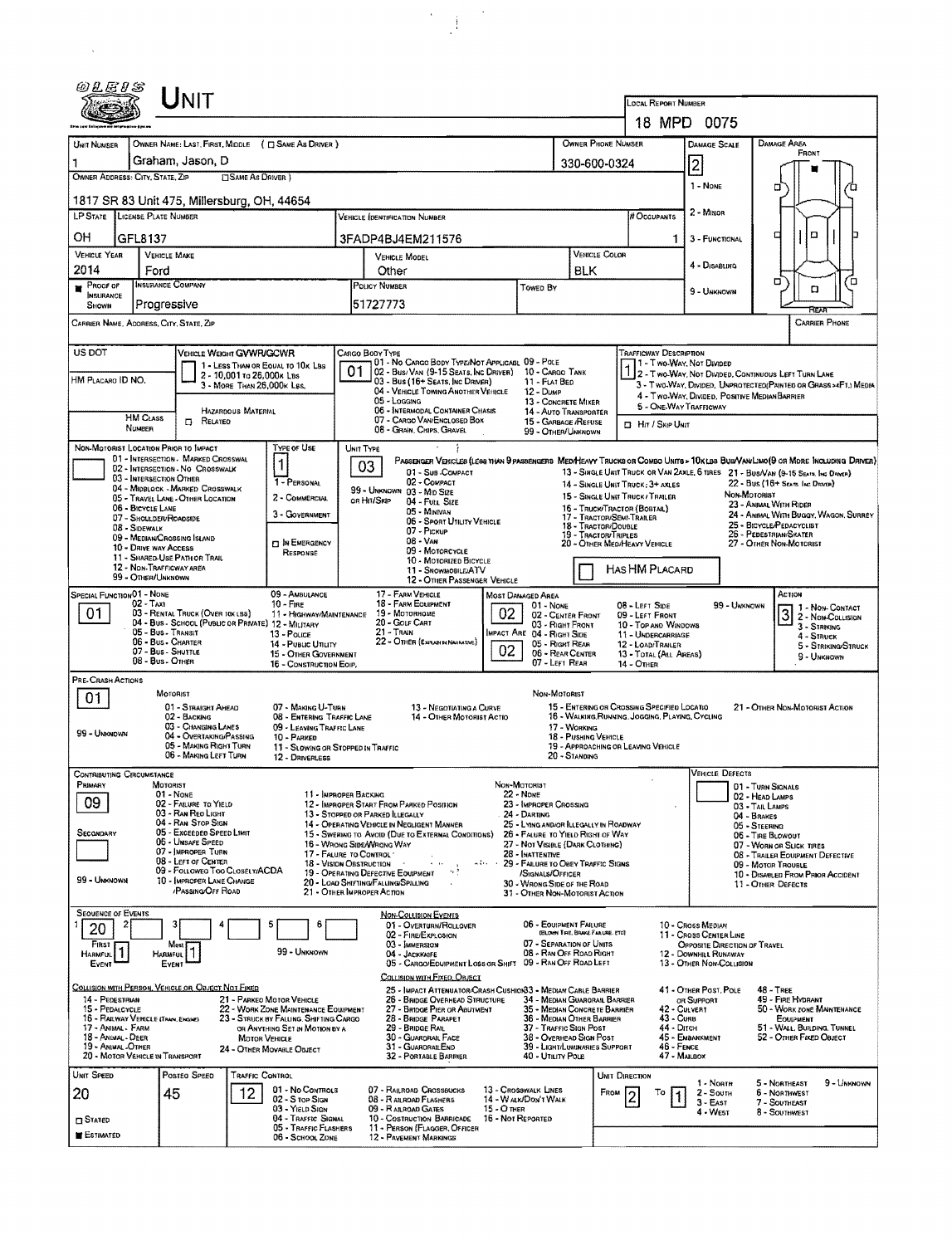| @LEIS                                                                             | UNIT                                                                                    |                              |                                                                          |                                                                                                                                                                                                          |                                                                                                                                                                                |                                                          |                                                               |                                                     |                                                  |                                                                                                                                                                                                                                                      |                                                                         |                                                                                       |                                                              |                                                                  |  |  |  |  |
|-----------------------------------------------------------------------------------|-----------------------------------------------------------------------------------------|------------------------------|--------------------------------------------------------------------------|----------------------------------------------------------------------------------------------------------------------------------------------------------------------------------------------------------|--------------------------------------------------------------------------------------------------------------------------------------------------------------------------------|----------------------------------------------------------|---------------------------------------------------------------|-----------------------------------------------------|--------------------------------------------------|------------------------------------------------------------------------------------------------------------------------------------------------------------------------------------------------------------------------------------------------------|-------------------------------------------------------------------------|---------------------------------------------------------------------------------------|--------------------------------------------------------------|------------------------------------------------------------------|--|--|--|--|
|                                                                                   |                                                                                         |                              | LOCAL REPORT NUMBER<br>18 MPD 0075                                       |                                                                                                                                                                                                          |                                                                                                                                                                                |                                                          |                                                               |                                                     |                                                  |                                                                                                                                                                                                                                                      |                                                                         |                                                                                       |                                                              |                                                                  |  |  |  |  |
|                                                                                   |                                                                                         |                              |                                                                          |                                                                                                                                                                                                          |                                                                                                                                                                                |                                                          |                                                               |                                                     |                                                  |                                                                                                                                                                                                                                                      |                                                                         |                                                                                       |                                                              |                                                                  |  |  |  |  |
| UNIT NUMBER                                                                       | OWNER NAME: LAST, FIRST, MIDDLE ( C SAME AS DRIVER )<br>Coblentz, Karissa, C            |                              |                                                                          |                                                                                                                                                                                                          |                                                                                                                                                                                |                                                          |                                                               |                                                     | OWNER PHONE NUMBER                               |                                                                                                                                                                                                                                                      | <b>DAMAGE SCALE</b>                                                     |                                                                                       | <b>DAMAGE AREA</b><br>FRONT                                  |                                                                  |  |  |  |  |
| 2<br>OWNER ADDRESS: CITY, STATE, ZIP                                              |                                                                                         | □SAME AS DRIVER)             |                                                                          |                                                                                                                                                                                                          |                                                                                                                                                                                |                                                          |                                                               |                                                     | 330-763-4389                                     |                                                                                                                                                                                                                                                      | $\overline{2}$                                                          |                                                                                       |                                                              |                                                                  |  |  |  |  |
|                                                                                   | 8989 TR 304, Millersburg, OH, 44654                                                     |                              |                                                                          |                                                                                                                                                                                                          |                                                                                                                                                                                |                                                          |                                                               |                                                     |                                                  |                                                                                                                                                                                                                                                      | 1 - None                                                                |                                                                                       | □                                                            |                                                                  |  |  |  |  |
| LP STATE LICENSE PLATE NUMBER                                                     |                                                                                         |                              |                                                                          |                                                                                                                                                                                                          | <b>VEHICLE IDENTIFICATION NUMBER</b>                                                                                                                                           |                                                          |                                                               |                                                     |                                                  | # Occupants                                                                                                                                                                                                                                          | 2 - MINOR                                                               |                                                                                       |                                                              |                                                                  |  |  |  |  |
| OН<br>HAE9933                                                                     |                                                                                         |                              |                                                                          |                                                                                                                                                                                                          | 1FTFX1EFXCKD17690                                                                                                                                                              |                                                          |                                                               |                                                     |                                                  | $\overline{2}$                                                                                                                                                                                                                                       | 3 - FUNCTIONAL                                                          |                                                                                       | $\Box$<br>□                                                  |                                                                  |  |  |  |  |
| <b>VEHICLE YEAR</b>                                                               | <b>VEHICLE MAKE</b>                                                                     |                              |                                                                          | <b>VEHICLE MODEL</b>                                                                                                                                                                                     |                                                                                                                                                                                |                                                          | VEHICLE COLOR                                                 |                                                     |                                                  |                                                                                                                                                                                                                                                      |                                                                         |                                                                                       |                                                              |                                                                  |  |  |  |  |
| 2012                                                                              | Ford                                                                                    |                              |                                                                          |                                                                                                                                                                                                          | F <sub>150</sub> Series                                                                                                                                                        |                                                          |                                                               |                                                     | RED                                              |                                                                                                                                                                                                                                                      | 4 - Disablino                                                           |                                                                                       | о                                                            | ′o                                                               |  |  |  |  |
| <b>INSURANCE COMPANY</b><br>Proof of<br><b>INSURANCE</b><br>Wayne Mutual<br>SHOWN |                                                                                         |                              |                                                                          |                                                                                                                                                                                                          | <b>POLICY NUMBER</b><br>Toweb By<br>AUTO180258                                                                                                                                 |                                                          |                                                               |                                                     |                                                  |                                                                                                                                                                                                                                                      | 9 - UNKNOWN                                                             |                                                                                       |                                                              |                                                                  |  |  |  |  |
| CARRIER NAME, ADDRESS, CITY, STATE, ZIP                                           |                                                                                         |                              |                                                                          |                                                                                                                                                                                                          |                                                                                                                                                                                |                                                          |                                                               |                                                     |                                                  |                                                                                                                                                                                                                                                      |                                                                         |                                                                                       |                                                              | <b>CARRIER PHONE</b>                                             |  |  |  |  |
| US DOT                                                                            | VEHICLE WEIGHT GVWR/GCWR                                                                |                              |                                                                          | CARGO BODY TYPE                                                                                                                                                                                          |                                                                                                                                                                                |                                                          |                                                               |                                                     |                                                  | <b>TRAFFICWAY DESCRIPTION</b>                                                                                                                                                                                                                        |                                                                         |                                                                                       |                                                              |                                                                  |  |  |  |  |
|                                                                                   |                                                                                         | 2 - 10,001 To 26,000K LBS    | 1 - LESS THAN OR EQUAL TO 10K LBS                                        | 01                                                                                                                                                                                                       | 01 - No CARGO BODY TYPE/NOT APPLICABL 09 - POLE<br>02 - Bus/Van (9-15 Seats, Inc Driver)                                                                                       |                                                          | 10 - CARGO TANK                                               |                                                     |                                                  | 1 - Two Way, Not Divided<br>1 1 - Two-Way, Not Livided<br>1 2 - Two-Way, Not Divided, Continuous Left Turn Lane                                                                                                                                      |                                                                         |                                                                                       |                                                              |                                                                  |  |  |  |  |
| HM Placard 1D NO.                                                                 |                                                                                         | 3 - MORE THAN 26,000K LBS.   |                                                                          | 03 - Bus (16+ SEATS, INC DRIVER)<br>04 - VEHICLE TOWING ANOTHER VEHICLE                                                                                                                                  |                                                                                                                                                                                |                                                          |                                                               | 11 - FLAT BED<br>12 - Dump                          |                                                  |                                                                                                                                                                                                                                                      |                                                                         |                                                                                       |                                                              | 3 - Two-Way, Divided. UNPROTECTED (PAINTED OR GRASS >4FT.) MEDIA |  |  |  |  |
| <b>HM CLASS</b>                                                                   |                                                                                         | HAZARDOUS MATERIAL           |                                                                          |                                                                                                                                                                                                          | 05 - Logging<br>06 - INTERMODAL CONTAINER CHASIS<br>07 - CARGO VAN/ENCLOSED BOX                                                                                                |                                                          | 13 - CONCRETE MIXER<br>14 - Auto Transporter                  |                                                     |                                                  |                                                                                                                                                                                                                                                      | 4 - Two-Way, Divided, Positive Median Barrier<br>5 - ONE WAY TRAFFICWAY |                                                                                       |                                                              |                                                                  |  |  |  |  |
| NUMBER                                                                            | $\Box$ Related                                                                          |                              |                                                                          |                                                                                                                                                                                                          | 08 - Grain, Chips, Gravel                                                                                                                                                      | 15 - GARBAGE / REFUSE<br>99 - OTHER/UNKNOWN              |                                                               |                                                     | HIT / SKIP UNIT                                  |                                                                                                                                                                                                                                                      |                                                                         |                                                                                       |                                                              |                                                                  |  |  |  |  |
| NON-MOTORIST LOCATION PRIOR TO IMPACT                                             | 01 - INTERSECTION - MARKED CROSSWAL                                                     |                              | TYPE OF USE                                                              | UNIT TYPE                                                                                                                                                                                                |                                                                                                                                                                                |                                                          |                                                               |                                                     |                                                  |                                                                                                                                                                                                                                                      |                                                                         |                                                                                       |                                                              |                                                                  |  |  |  |  |
|                                                                                   | 02 - INTERSECTION - NO CROSSWALK<br>03 - INTERSECTION OTHER                             |                              | 1<br>1 - PERSONAL                                                        | 07                                                                                                                                                                                                       | 01 - Sub-COMPACT<br>02 - COMPACT                                                                                                                                               |                                                          |                                                               |                                                     |                                                  | PASSENGER VEHICLES (LESS THAN 9 PASSENGERS MEDIHEAVY TRUCKS OR COMBO UNITS > 10KLBS BUS/VANLIMO(9 OR MORE INCLUDING DRIVER)<br>13 - SINGLE UNIT TRUCK OR VAN 2AXLE, 6 TIRES 21 - BUS/VAN (9-15 SEATS, INC DRIVER)<br>22 - Bus (16+ Sears Inc Draver) |                                                                         |                                                                                       |                                                              |                                                                  |  |  |  |  |
|                                                                                   | 04 - MIDBLOCK - MARKED CROSSWALK<br>05 - TRAVEL LANE - OTHER LOCATION                   |                              | 2 - COMMERCIAL                                                           | OR HIT/SKIP                                                                                                                                                                                              | 99 - Unknown 03 - Mid Size<br>04 - FULL SIZE                                                                                                                                   |                                                          |                                                               |                                                     |                                                  | 14 - SINGLE UNIT TRUCK: 3+ AXLES<br>15 - SINGLE UNIT TRUCK / TRAILER                                                                                                                                                                                 |                                                                         | Non-Motorist                                                                          |                                                              |                                                                  |  |  |  |  |
| 06 - BICYCLE LANE                                                                 | 07 - Shoulder/Roadside                                                                  |                              | 3 - GOVERNMENT                                                           |                                                                                                                                                                                                          | 05 - MINIVAN<br>06 - Sport Utility Vehicle                                                                                                                                     |                                                          | 17 - TRACTOR/SEMI-TRAILER<br>18 - TRACTOR/DOUBLE              | 16 - TRUCK/TRACTOR (BOBTAIL)                        |                                                  |                                                                                                                                                                                                                                                      | 23 - ANIMAL WITH RIDER<br>25 - BICYCLE/PEDACYCLIST                      | 24 - ANIMAL WITH BUGGY, WAGON, SURREY                                                 |                                                              |                                                                  |  |  |  |  |
| 08 - SIDEWALK                                                                     | 09 - MEDIAN/CROSSING ISLAND                                                             |                              | <b>TI IN EMERGENCY</b>                                                   | 07 - Pickup<br>08 - VAN                                                                                                                                                                                  |                                                                                                                                                                                |                                                          |                                                               |                                                     |                                                  | <b>19 - TRACTOR/TRIPLES</b><br>20 - OTHER MED/HEAVY VEHICLE                                                                                                                                                                                          |                                                                         |                                                                                       | 26 - PEDESTRIAN/SKATER<br>27 - OTHER NON-MOTORIST            |                                                                  |  |  |  |  |
|                                                                                   | 10 - DRIVE WAY ACCESS<br>11 - Shared-Use Path or Trail                                  |                              | RESPONSE                                                                 |                                                                                                                                                                                                          | 09 - MOTORCYCLE<br>10 - MOTORIZED BICYCLE                                                                                                                                      |                                                          |                                                               |                                                     |                                                  |                                                                                                                                                                                                                                                      |                                                                         |                                                                                       |                                                              |                                                                  |  |  |  |  |
|                                                                                   | 12 - NDN TRAFFICWAY AREA<br>99 - OTHER/UNKNOWN                                          |                              |                                                                          |                                                                                                                                                                                                          | 11 - SNOWMOBILE/ATV<br>12 - OTHER PASSENGER VEHICLE                                                                                                                            |                                                          |                                                               |                                                     |                                                  | HAS HM PLACARD                                                                                                                                                                                                                                       |                                                                         |                                                                                       |                                                              |                                                                  |  |  |  |  |
| SPECIAL FUNCTION 01 - NONE                                                        | $02 - Tax$                                                                              |                              | 09 - AMBULANCE<br>$10 -$ Fire                                            |                                                                                                                                                                                                          | 17 - FARM VEHICLE<br>18 - FARM EQUIPMENT<br>19 - Мотокноме                                                                                                                     | <b>MOST DAMAGED AREA</b><br>06                           | 01 - None                                                     |                                                     |                                                  | 08 - LEFT SIDE                                                                                                                                                                                                                                       |                                                                         | 99 - UNKNOWN                                                                          | Астюм                                                        | 1 - NON-CONTACT                                                  |  |  |  |  |
| 01                                                                                | 03 - RENTAL TRUCK (OVER 10K LBS)<br>04 - Bus - School (PUBLIC OR PRIVATE) 12 - MILITARY |                              | 11 - HIGHWAY/MAINTENANCE                                                 | 02 - CENTER FRONT<br>03 - RIGHT FRONT                                                                                                                                                                    |                                                                                                                                                                                |                                                          | 09 - LEFT FRONT<br>10 - TOP AND WINDOWS                       |                                                     |                                                  | $\vert 4$                                                                                                                                                                                                                                            | 2 - Non-Collision<br>3 - Strikino                                       |                                                                                       |                                                              |                                                                  |  |  |  |  |
|                                                                                   | 05 - Bus Transit<br>06 - Bus - Charter                                                  |                              | 13 - Pouce<br>14 - PUBLIC UTILITY                                        | 21 - TRAIN<br>IMPACT ARE 04 - RIGHT SIDE<br>22 - OTHER (EXPLAIN NARRATNE)<br>05 - RIGHT REAR<br>06                                                                                                       |                                                                                                                                                                                |                                                          |                                                               |                                                     |                                                  | 11 - UNDERCARRIAGE<br>12 - LOAD/TRAILER                                                                                                                                                                                                              |                                                                         |                                                                                       |                                                              | 4 - STRUCK<br>5 - STRIKING/STRUCK                                |  |  |  |  |
|                                                                                   | 07 - Bus - SHUTTLE<br>08 - Bus - OTHER                                                  |                              | 15 - OTHER GOVERNMENT<br>16 - CONSTRUCTION EOIP.                         | 07 - LEFT REAR                                                                                                                                                                                           |                                                                                                                                                                                |                                                          |                                                               | 06 - REAR CENTER                                    |                                                  | 13 - TOTAL (ALL AREAS)<br>14 - OTHER                                                                                                                                                                                                                 |                                                                         |                                                                                       | 9 - UNKNOWN                                                  |                                                                  |  |  |  |  |
| PRE-CRASH ACTIONS                                                                 | MOTORIST                                                                                |                              |                                                                          |                                                                                                                                                                                                          |                                                                                                                                                                                |                                                          | NON-MOTORIST                                                  |                                                     |                                                  |                                                                                                                                                                                                                                                      |                                                                         |                                                                                       |                                                              |                                                                  |  |  |  |  |
| 11                                                                                | 01 - STRAIGHT AHEAD                                                                     |                              | 07 - MAKING U-TURN                                                       |                                                                                                                                                                                                          | 13 - NEGOTIATING A CURVE                                                                                                                                                       |                                                          |                                                               |                                                     |                                                  | 15 - ENTERING OR CROSSING SPECIFIED LOCATIO<br>21 - OTHER NON-MOTORIST ACTION                                                                                                                                                                        |                                                                         |                                                                                       |                                                              |                                                                  |  |  |  |  |
| 99 - UNKNOWN                                                                      | 02 - BACKING<br>03 - Changing LANES<br>04 - Overtaking/Passing                          |                              | 08 - ENTERING TRAFFIC LANE<br>09 - LEAVING TRAFFIC LANE                  |                                                                                                                                                                                                          | 14 - OTHER MOTORIST ACTIO                                                                                                                                                      |                                                          | 17 - WORKING                                                  |                                                     | 16 - WALKING, RUNNING, JOGGING, PLAYING, CYCLING |                                                                                                                                                                                                                                                      |                                                                         |                                                                                       |                                                              |                                                                  |  |  |  |  |
|                                                                                   | 05 - MAKING RIGHT TURN<br>06 - MAKING LEFT TURN                                         |                              | 10 - PARKED<br>11 - Slowing or Stopped in Traffic<br>12 - DRIVERLESS     |                                                                                                                                                                                                          | 18 - Pushing Vehicle<br>20 - Standing                                                                                                                                          |                                                          | 19 - APPROACHING OR LEAVING VEHICLE                           |                                                     |                                                  |                                                                                                                                                                                                                                                      |                                                                         |                                                                                       |                                                              |                                                                  |  |  |  |  |
| CONTRIBUTING CIRCUMSTANCE                                                         |                                                                                         |                              |                                                                          |                                                                                                                                                                                                          |                                                                                                                                                                                |                                                          |                                                               |                                                     |                                                  |                                                                                                                                                                                                                                                      | <b>VEHICLE DEFECTS</b>                                                  |                                                                                       |                                                              |                                                                  |  |  |  |  |
| <b>MRIMARY</b>                                                                    | MOTORIST<br>01 - None                                                                   |                              |                                                                          | 11 - IMPROPER BACKINO                                                                                                                                                                                    |                                                                                                                                                                                | NON-MOTORIST<br>22 - NONE                                | 23 - IMPROPER CROSSING                                        |                                                     |                                                  |                                                                                                                                                                                                                                                      |                                                                         | 01 - TURN SIGNALS<br>02 - HEAD LAMPS                                                  |                                                              |                                                                  |  |  |  |  |
| 01                                                                                | 02 - FAILURE TO YIELD<br>03 - RAN RED LIGHT                                             |                              |                                                                          |                                                                                                                                                                                                          | 12 - IMPROPER START FROM PARKED POSITION<br>13 - Stopped or Parked LLEGALLY                                                                                                    |                                                          |                                                               |                                                     | 04 - Brakes                                      | 03 - Tail Lamps                                                                                                                                                                                                                                      |                                                                         |                                                                                       |                                                              |                                                                  |  |  |  |  |
| SECONDARY                                                                         | 04 - RAN STOP SIGN<br>05 - Exceeped Speeo Limit<br>06 - Unsafe Speed                    |                              |                                                                          |                                                                                                                                                                                                          | 14 - OPERATING VEHICLE IN NEGLIGENT MANNER<br>25 - LYING AND/OR LLEGALLY IN ROADWAY<br>15 - Swering to Avoid (Due to External Conditions)<br>26 - FALURE TO YIELD RIGHT OF WAY |                                                          |                                                               |                                                     |                                                  |                                                                                                                                                                                                                                                      |                                                                         |                                                                                       | 05 - STEERING<br>06 - TIRE BLOWOUT                           |                                                                  |  |  |  |  |
|                                                                                   | 07 - IMPROPER TURN<br>08 - LEFT OF CENTER                                               |                              |                                                                          | 16 - WRONG SIDE/WRONG WAY<br>27 - NOT VISIBLE (DARK CLOTHING)<br>17 - FALURE TO CONTROL<br>28 - INATTENTIVE                                                                                              |                                                                                                                                                                                |                                                          |                                                               |                                                     |                                                  |                                                                                                                                                                                                                                                      |                                                                         |                                                                                       | 07 - WORN OR SLICK TIRES<br>08 - TRAILER EQUIPMENT DEFECTIVE |                                                                  |  |  |  |  |
| 99 - UNKNOWN                                                                      | 09 - FOLLOWED TOO CLOSELY/ACDA<br>10 - IMPROPER LANE CHANGE                             |                              |                                                                          | 18 - VISION OBSTRUCTION<br>29 - FAILURE TO OBEY TRAFFIC SIGNS<br>19 - OPERATING DEFECTIVE EQUIPMENT<br>/SIGNALS/OFFICER<br>20 - LOAD SHIFTING/FALLING/SPILLING: With the<br>30 - WRONO SIDE OF THE ROAD  |                                                                                                                                                                                |                                                          |                                                               |                                                     |                                                  |                                                                                                                                                                                                                                                      |                                                                         | 09 - MOTOR TROUBLE<br>10 - DISABLED FROM PRIOR ACCIDENT<br>11 - OTHER DEFECTS         |                                                              |                                                                  |  |  |  |  |
|                                                                                   | /PASSING OFF ROAD                                                                       |                              |                                                                          | 21 - OTHER IMPROPER ACTION                                                                                                                                                                               |                                                                                                                                                                                |                                                          | 31 - OTHER NON-MOTORIST ACTION                                |                                                     |                                                  |                                                                                                                                                                                                                                                      |                                                                         |                                                                                       |                                                              |                                                                  |  |  |  |  |
| <b>SEQUENCE OF EVENTS</b>                                                         |                                                                                         | 5                            | 6                                                                        |                                                                                                                                                                                                          | <b>NON-COLLISION EVENTS</b><br>01 - Overturn/Rollover                                                                                                                          |                                                          | 06 - EQUIPMENT FAILURE                                        |                                                     |                                                  |                                                                                                                                                                                                                                                      | 10 - Cross Median                                                       |                                                                                       |                                                              |                                                                  |  |  |  |  |
| 20<br>FIRST                                                                       | Most                                                                                    |                              |                                                                          |                                                                                                                                                                                                          | 02 - FIRE/EXPLOSION<br>03 - IMMERSION                                                                                                                                          |                                                          | 07 - SEPARATION OF UNITS                                      | (BLOWN TIRE, BRAKE FAILURE, ETC)                    |                                                  |                                                                                                                                                                                                                                                      | 11 - Cross CENTER LINE<br>OPPOSITE DIRECTION OF TRAVEL                  |                                                                                       |                                                              |                                                                  |  |  |  |  |
| Harmful<br>EVENT                                                                  | <b>HARMFUL</b><br>EVENT                                                                 |                              | 99 - UNKNOWN                                                             |                                                                                                                                                                                                          | 04 - JACKKNIFE<br>05 - CARGO/EQUIPMENT LOSS OR SHIFT                                                                                                                           |                                                          | 08 - RAN OFF ROAD RIGHT<br>09 - RAN OFF ROAD LEFT             |                                                     |                                                  |                                                                                                                                                                                                                                                      | 12 - DOWNHILL RUNAWAY<br>13 - OTHER NON-COLLISION                       |                                                                                       |                                                              |                                                                  |  |  |  |  |
|                                                                                   | COLLISION WITH PERSON, VEHICLE OR OBJECT NOT FIXED                                      |                              |                                                                          |                                                                                                                                                                                                          | COLLISION WITH FIXED, OBJECT                                                                                                                                                   |                                                          |                                                               |                                                     |                                                  |                                                                                                                                                                                                                                                      |                                                                         |                                                                                       |                                                              |                                                                  |  |  |  |  |
| 14 - PEOESTRIAN<br>15 - PEDALCYCLE                                                |                                                                                         |                              | 21 - PARKED MOTOR VEHICLE<br>22 - WORK ZONE MAINTENANCE EQUIPMENT        |                                                                                                                                                                                                          | 25 - IMPACT ATTENUATOR/CRASH CUSHION33 - MEDIAN CABLE BARRIER<br>26 - BRIDGE OVERHEAD STRUCTURE                                                                                |                                                          | 34 - Median Guardrail Barrier<br>35 - MEDIAN CONCRETE BARRIER |                                                     |                                                  | 42 - CULVERT                                                                                                                                                                                                                                         | OR SUPPORT                                                              | 41 - OTHER POST, POLE<br>48 - TREE<br>49 - FIRE HYDRANT<br>50 - WORK ZONE MAINTENANCE |                                                              |                                                                  |  |  |  |  |
| 16 - RAILWAY VEHICLE (TRAPP, ENGINE)<br>17 - Animal - Farm                        |                                                                                         |                              | 23 - STRUCK BY FALLING, SHIFTING CARGO<br>OR ANYTHING SET IN MOTION BY A | 27 - BRIDGE PIER OR ABUTMENT<br>28 - BRIDGE PARAPET<br>29 - Bridge Rail                                                                                                                                  |                                                                                                                                                                                |                                                          |                                                               | 36 - MEDIAN OTHER BARRIER<br>37 - TRAFFIC SIGN POST |                                                  | 43 - CURB<br>44 - Опсн                                                                                                                                                                                                                               |                                                                         |                                                                                       | <b>EQUIPMENT</b><br>51 - WALL, BUILDING, TUNNEL              |                                                                  |  |  |  |  |
| 18 - Animal - Deer<br>19 - Animal -Other                                          |                                                                                         | <b>MOTOR VEHICLE</b>         | 24 - OTHER MOVABLE OBJECT                                                |                                                                                                                                                                                                          | 30 - GUARDRAIL FACE<br>31 - GUARDRAILEND                                                                                                                                       | 38 - OVERHEAD SIGN POST<br>39 - LIGHT/LUMINARIES SUPPORT |                                                               |                                                     |                                                  | 45 - EMBANKMENT<br><b>46 - FENCE</b>                                                                                                                                                                                                                 |                                                                         | 52 - OTHER FIXED OBJECT                                                               |                                                              |                                                                  |  |  |  |  |
| 20 - MOTOR VEHICLE IN TRANSPORT                                                   |                                                                                         |                              |                                                                          |                                                                                                                                                                                                          | 32 - PORTABLE BARRIER                                                                                                                                                          |                                                          | 40 - UTILITY POLE                                             |                                                     |                                                  | 47 - MAILBOX                                                                                                                                                                                                                                         |                                                                         |                                                                                       |                                                              |                                                                  |  |  |  |  |
| Unit Speed<br>0                                                                   | POSTED SPEED<br>45                                                                      | <b>TRAFFIC CONTROL</b><br>12 | 01 - No CONTROLS                                                         |                                                                                                                                                                                                          | 07 - RAILROAD CROSSBUCKS                                                                                                                                                       | 13 - Crosswalk LINES                                     |                                                               |                                                     | UNIT DIRECTION<br>FROM                           | То                                                                                                                                                                                                                                                   | 1 - North<br>2 - South                                                  |                                                                                       | 5 - NORTHEAST<br>6 - NORTHWEST                               | 9 - UNKNOWN                                                      |  |  |  |  |
|                                                                                   |                                                                                         |                              | 02 - S top Sign<br>03 - Yield Sign                                       | 08 - RAILROAD FLASHERS<br>14 - WALK/DON'T WALK<br>09 - RAILROAD GATES<br>15 - Отнея<br>10 - COSTRUCTION BARRICADE<br>16 - Not Reported<br>11 - PERSON (FLAGGER, OFFICER<br><b>12 - PAVEMENT MARKINGS</b> |                                                                                                                                                                                |                                                          |                                                               |                                                     |                                                  |                                                                                                                                                                                                                                                      | $3 - E$ AST<br>4 - West                                                 |                                                                                       | 7 - SOUTHEAST<br>8 - SOUTHWEST                               |                                                                  |  |  |  |  |
| <b>STATEO</b><br><b>ESTIMATED</b>                                                 |                                                                                         |                              | 04 - TRAFFIC SIGNAL<br>05 - TRAFFIC FLASHERS<br>06 - SCHOOL ZONE         |                                                                                                                                                                                                          |                                                                                                                                                                                |                                                          |                                                               |                                                     |                                                  |                                                                                                                                                                                                                                                      |                                                                         |                                                                                       |                                                              |                                                                  |  |  |  |  |
|                                                                                   |                                                                                         |                              |                                                                          |                                                                                                                                                                                                          |                                                                                                                                                                                |                                                          |                                                               |                                                     |                                                  |                                                                                                                                                                                                                                                      |                                                                         |                                                                                       |                                                              |                                                                  |  |  |  |  |

 $\sim 10^{11}$